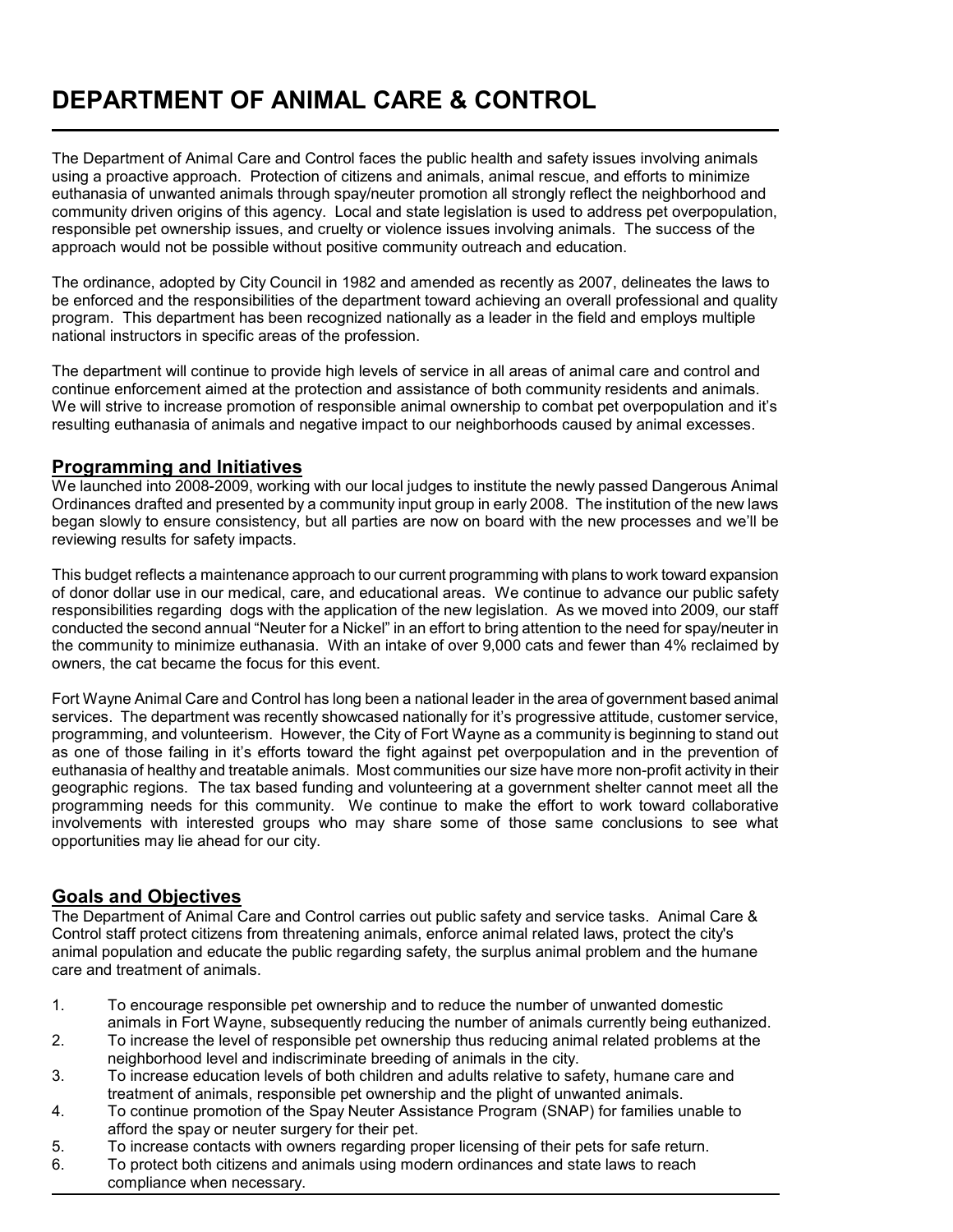# **Services Provided**

Enforcement of state and local laws relative to animals. Full investigation for both human and animal protection.

Administration of the State Health Codes, investigations, and prosecutions relative to animal bites, quarantines and specimen shipments for rabies examination.

Promotion and administration of all license and permit programs relative to animals. Monitor special events in the community involving animals.

Protection of citizens from health and safety threats involving animals regardless of species.

Administer Humane Education programs through advanced technology applications and in person in the Fort Wayne Community School System, for local scout troops, and adult groups regarding Animal Control and responsible care of animals.

Provide a pet adoption source for community residents.

Shelter animals of all species in need of safe haven until reclaim or abandonment by owners. Provide care, sanitation, medical attention, exercise and daily maintenance for all animals admitted to the Animal Care and Control Shelter.

Emergency pick up of sick and injured animals, wild and domestic.

Live trap rental program for nuisance cat problems.

Emergency impound of animals involved with owner tragedy.

Pick up of stray animals, both confined and unconfined with enforcement of animal at large laws.

Respond to neighbor complaints regarding nuisance violations.

Euthanasia of unwanted, unclaimed and surplus animals. Euthanasia of animals by owners request due to illness, injury and age.

## **ANIMAL CARE AND CONTROL: ACTIVITY INDICATORS**

|                                            | 2006    | 2007    | 2008    |
|--------------------------------------------|---------|---------|---------|
| Animals Handled (total all species)        | 15,919  | 15,719  | 16,608  |
| Dogs handled                               | 5,707   | 5,759   | 5,913   |
| Cats handled                               | 8,527   | 8,019   | 9,018   |
| County Animals Handled (known)             | 1,134   | 1,136   | 1,624   |
| New Haven Animals Handled (known)          | 234     | 256     | 308     |
| Animals Adopted                            | 1,920   | 2,132   | 2,529   |
| Animals Returned to Owner                  | 1,692   | 1,712   | 1,810   |
| Dogs Euthanized                            | 3,052   | 2,980   | 3,075   |
| <b>Cats Euthanized</b>                     | 7,446   | 6,962   | 7,635   |
| <b>Field Service Activities</b>            | 20,658  | 20,885  | 20,809  |
| <b>Field Service Results</b>               | 31,124  | 31,512  | 32,763  |
| <b>Bite Cases</b>                          | 915     | 829     | 901     |
| <b>Registrations Sold</b>                  | 14,176  | 13,661  | 14,841  |
| Est. Currently Tagged Pets (lifetime tags) | 15,356  | 16,250  | 18,322  |
| <b>Tickets Issued</b>                      | 3,673   | 3,071   | 3,229   |
| Court Cases Filed                          | 852     | 641     | 759     |
| Volunteers (active, yr end)                | 83      | 130     | 192     |
| Outreach and Education                     |         |         |         |
| Media Contacts                             | 1,129   | 1,646   | 1,678   |
| <b>Website Hits</b>                        | 293,047 | 488,612 | 67,527  |
| <b>Cable Broadcast Hours</b>               | 178     | 240     | 298     |
| Program Attendance                         | 166,553 | 136,132 | 166,245 |
| Fund Raisers by the dept.                  | 5       | 6       |         |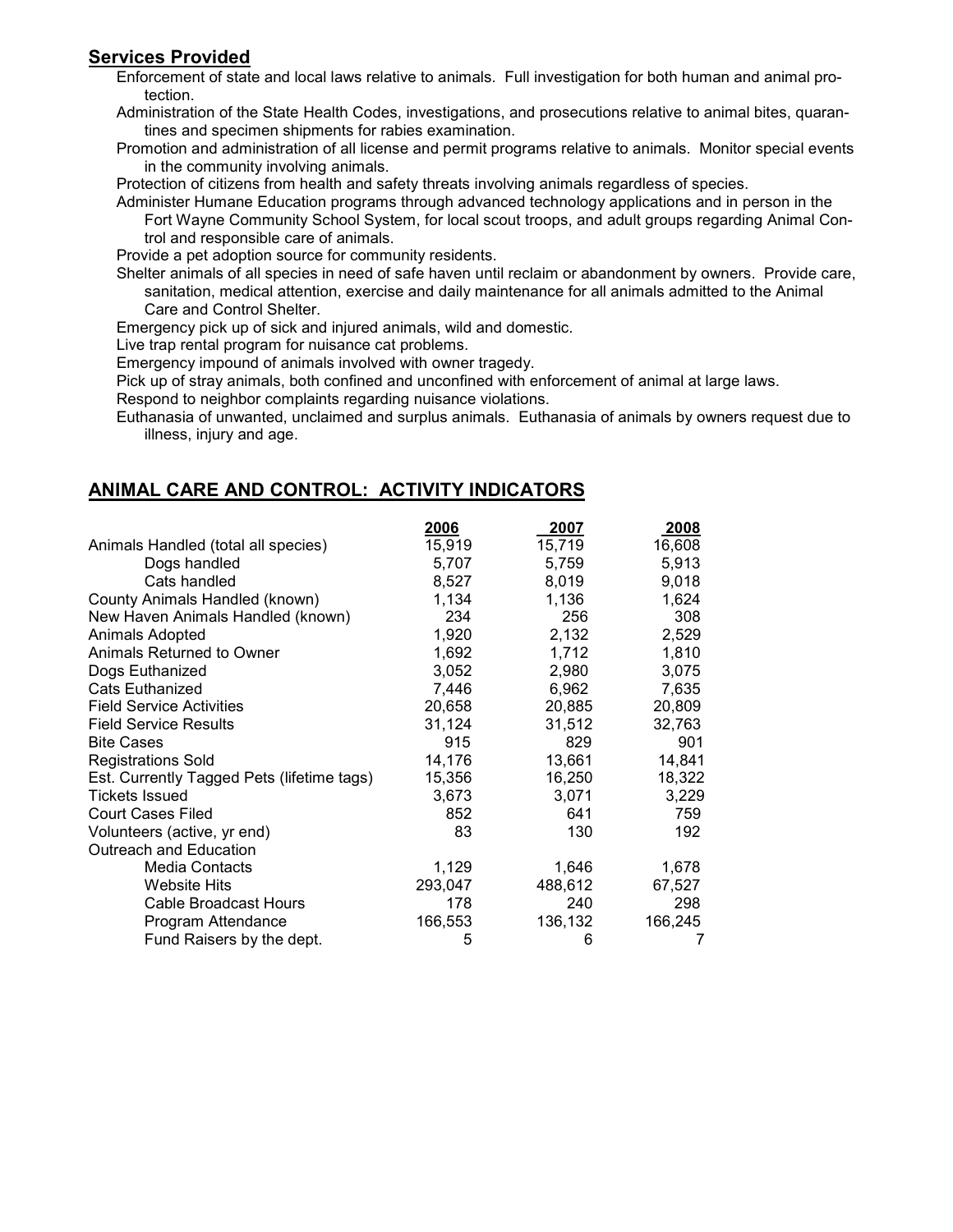|                                     | 2008<br><b>ACTUAL</b> | <b>2009 ACTUAL</b><br><b>THRU</b><br>30-Jun-2009 | 2009 REVISED<br><b>BUDGET</b> | 2010<br><b>SUBMITTED</b> | \$ INCREASE<br>(DECREASE)<br>FROM 2009 APPR | <b>% CHANGE</b><br><b>FROM 2009</b><br>APPR<br>TO 2010 |  |
|-------------------------------------|-----------------------|--------------------------------------------------|-------------------------------|--------------------------|---------------------------------------------|--------------------------------------------------------|--|
| 5111 TOTAL WAGES                    | 1,375,324             |                                                  | 1,437,471                     | 1,457,584                | 20,113                                      | 1.40%                                                  |  |
| 5131 PERF - EMPLOYERS SHARE         | 92,392                | 97,463<br>105,632                                |                               | 8,169                    |                                             |                                                        |  |
| 5132 FICA                           | 102,907               | 109,966<br>111,506                               |                               | 1,540                    |                                             |                                                        |  |
| 5134 LIFE MEDICAL & HEALTH INSURAN  | 297,000               |                                                  | 297,000                       | 326,700                  | 29,700                                      |                                                        |  |
| 5135 EMPLOYEE MEDICAL EXPENSES      | 128                   |                                                  | 2,715                         | 2,715                    |                                             |                                                        |  |
| 5136 UNEMPLOYMENT COMPENSATION      | 1,447                 |                                                  | 1,447                         | 1,458                    | 11                                          |                                                        |  |
| 5137 WORKERS COMP INSURANCE         | 12,876                |                                                  | 11,732                        | 14,224                   | 2,492                                       |                                                        |  |
| 5138 CLOTHING ALLOWANCE             | 13,410                |                                                  | 13,800                        | 13,800                   |                                             |                                                        |  |
| 513A PERF - EMPLOYEES/PD BY CITY    | 39,600                |                                                  | 40,332                        | 40,887                   | 555                                         |                                                        |  |
| 513R RETIREES HEALTH INSURANCE      | 9,000                 |                                                  | 2,250                         | 9,900                    | 7,650                                       |                                                        |  |
| 5161 WAGE SETTLEMENT/SEVERANCE PAY  |                       |                                                  | 2,413                         |                          | (2, 413)                                    |                                                        |  |
| <b>Total 5100</b>                   | \$1,944,084           | \$994,483                                        | \$2,016,589                   | \$2,084,406              | \$67,817                                    | 3.36%                                                  |  |
| 5213 COMPUTER SUPPLIES              | 499                   |                                                  | 550                           | 499                      | (51)                                        |                                                        |  |
| 5219 OTHER OFFICE SUPPLIES          | 7,257                 |                                                  | 5,000                         | 5,000                    |                                             |                                                        |  |
| 5231 GASOLINE                       | 48,474                |                                                  | 55,551                        | 49,123                   | (6, 428)                                    |                                                        |  |
| 5241 MEDICAL & SURGICAL SUPPLIES    | 13,792                |                                                  | 12,500                        | 12,500                   |                                             |                                                        |  |
| 5242 ANIMAL SUPPLIES                | 4,898                 |                                                  | 4,350                         | 4,350                    |                                             |                                                        |  |
| 5246 HOUSEHOLD & CLEANING SUPPLIES  | 12,648                |                                                  | 12,100                        | 12,100                   |                                             |                                                        |  |
| 524M MICROCHIPS                     | 12,870                |                                                  | 14,000                        | 14,000                   |                                             |                                                        |  |
| 5299 OTHER MATERIALS & SUPPLIES     | 5,053                 |                                                  | 3,735                         | 3,735                    |                                             |                                                        |  |
| Total 5200                          | \$105,491             | \$46,073                                         | \$107,786                     | \$101,307                | (\$6,479)                                   | $-6.01%$                                               |  |
| 5312 MEDICAL SERVICES               | 19,647                |                                                  | 25,000                        | 19,491                   | (5,509)                                     |                                                        |  |
| 5319 VETERINARY SERVICES            | 60,987                |                                                  | 45,510                        | 45,510                   |                                             |                                                        |  |
| 531N PUBLIC EDUCATION SERVICES      | 10,037                |                                                  | 7,500                         | 7,500                    |                                             |                                                        |  |
| 531S SOFTWARE TRAINING              | 873                   |                                                  | 2,000                         | 873                      | (1, 127)                                    |                                                        |  |
| 5321 FREIGHT EXPRESS & DRAYAGE      | 12,171                |                                                  | 6,500                         | 12,171                   | 5,671                                       |                                                        |  |
| 5322 POSTAGE                        | 9,214                 |                                                  | 6,300                         | 6,300                    |                                             |                                                        |  |
| 5323 TELEPHONE & TELEGRAPH          | 7,564                 |                                                  | 7,440                         | 7,440                    |                                             |                                                        |  |
| 5324 TRAVEL EXPENSES                | 1,425                 |                                                  |                               |                          |                                             |                                                        |  |
| 532C CELL PHONE                     | 758                   |                                                  | 840                           | 758                      | (82)                                        |                                                        |  |
| 532L LONG DISTANCE CHARGES          | 374                   |                                                  | 600                           | 374                      | (226)                                       |                                                        |  |
| 5331 PRINTING OTHER THAN OFFC SUPPL | 4,335                 |                                                  | 3,300                         | 3,300                    |                                             |                                                        |  |
| 5342 LIABILITY INSURANCE            | 8,051                 |                                                  | 9,824                         | 17,544                   | 7,720                                       |                                                        |  |
| 5351 ELECTRICITY                    | 27,995                |                                                  | 29,100                        | 29,100                   |                                             |                                                        |  |
| 5352 NATURAL GAS                    | 27,443                |                                                  | 41,721                        | 41,721                   |                                             |                                                        |  |
| 5353 WATER                          | 6,481                 |                                                  | 7,776                         | 7,776                    |                                             |                                                        |  |
| 5356 SOLID WASTE DISPOSAL           | 41,231                |                                                  | 41,806                        | 41,231                   | (575)                                       |                                                        |  |
| 5361 CONTRACTED BLDG & STRUCT REPAI | 8,125                 |                                                  | 10,013                        | 8,124                    | (1,889)                                     |                                                        |  |
| 5363 CONTRACTED OTHER EQUIPMT REPAI | 1,169                 |                                                  | 880                           | 880                      |                                             |                                                        |  |
| 5369 CONTRACTED SERVICE             | 22,201                |                                                  | 23,500                        | 22,201                   | (1,299)                                     |                                                        |  |
| 536A MAINT. AGREEMENT - HARDWARE    | 2,057                 |                                                  | 2,064                         | 2,064                    |                                             |                                                        |  |
| 536N GARAGE CONTRACT - NONTARGET    | 4,344                 |                                                  | 2,640                         | 2,832                    | 192                                         |                                                        |  |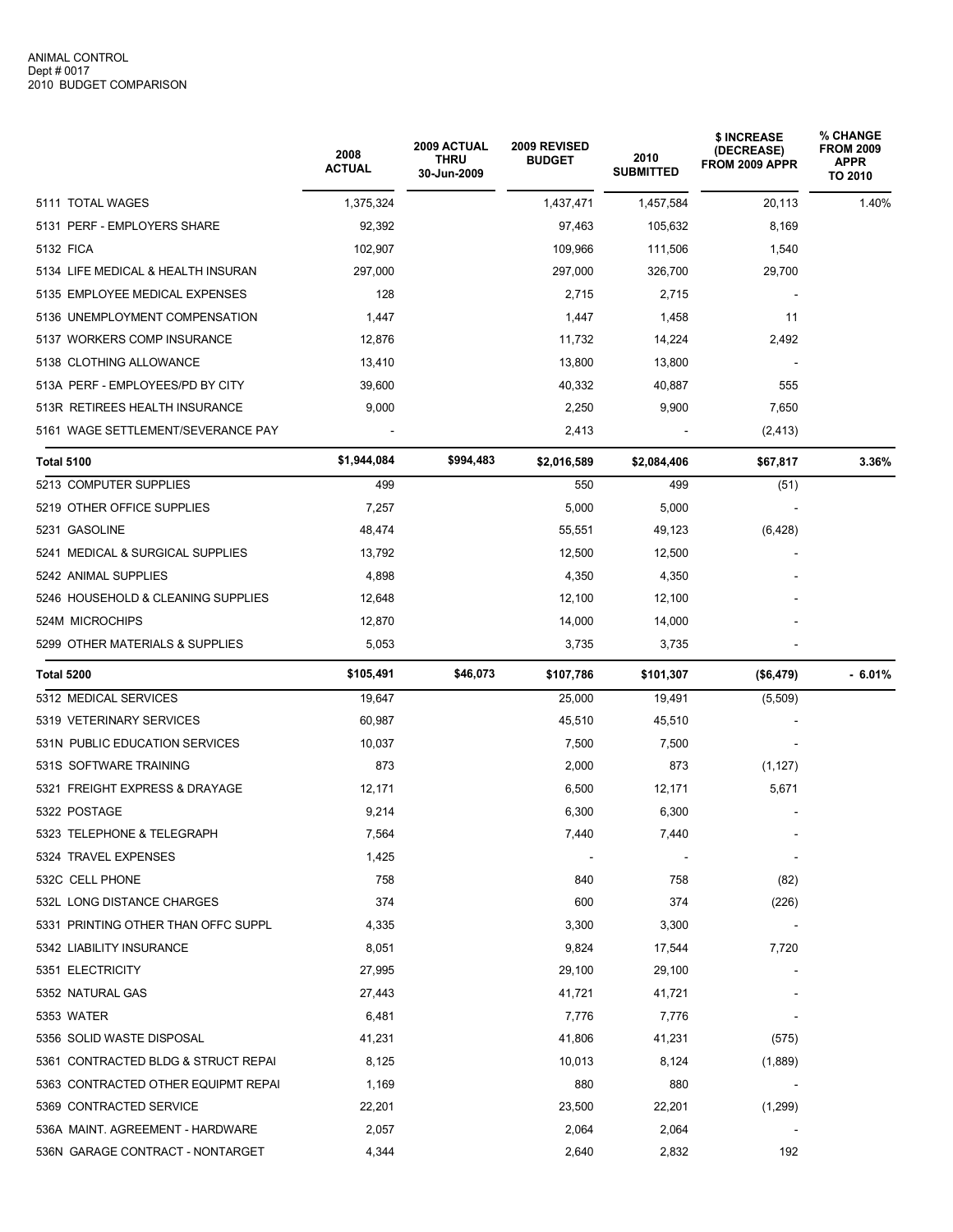#### ANIMAL CONTROL Dept # 0017 2010 BUDGET COMPARISON

|                                 | 2008<br><b>ACTUAL</b> | 2009 ACTUAL<br><b>THRU</b><br>30-Jun-2009 | 2009 REVISED<br><b>BUDGET</b> | 2010<br><b>SUBMITTED</b> | \$ INCREASE<br>(DECREASE)<br>FROM 2009 APPR | % CHANGE<br><b>FROM 2009</b><br><b>APPR</b><br>TO 2010 |
|---------------------------------|-----------------------|-------------------------------------------|-------------------------------|--------------------------|---------------------------------------------|--------------------------------------------------------|
| 536T GARAGE CONTRACT - TARGET   | 30,570                |                                           | 29,012                        | 24,034                   | (4,978)                                     |                                                        |
| 5377 CC BUILDING PARKING        | 25                    |                                           | 150                           | 25                       | (125)                                       |                                                        |
| 5390 PERMIT REMBURSEMENT        | 10,897                |                                           | 12,420                        | 10,842                   | (1,578)                                     |                                                        |
| 5391 SUBSCRIPTIONS AND DUES     | 411                   |                                           | 270                           | 300                      | 30                                          |                                                        |
| 5399 OTHER SERVICES AND CHARGES | 330                   |                                           | 475                           | 330                      | (145)                                       |                                                        |
| 539A OPERATING TRANSFER OUT     | 240                   |                                           | ٠                             | $\overline{\phantom{a}}$ | ٠                                           |                                                        |
| 539B MASTER LEASE               | 72,282                |                                           | 76,065                        | 69,881                   | (6, 184)                                    |                                                        |
| <b>Total 5300</b>               | \$391,236             | \$180,920                                 | \$392,706                     | \$382,602                | (\$10, 104)                                 | $-2.57\%$                                              |
| 5453 CAPITAL REPLACEMENTS       | 2,005                 |                                           | 2,200                         | 2,846                    | 646                                         |                                                        |
| <b>Total 5400</b>               | \$2,005               | \$1,071                                   | \$2,200                       | \$2,846                  | \$646                                       | 29.36%                                                 |
| Total                           | \$2,442,815           | \$1,222,547                               | \$2,519,281                   | \$2,571,161              | \$51,880                                    | 2.06%                                                  |